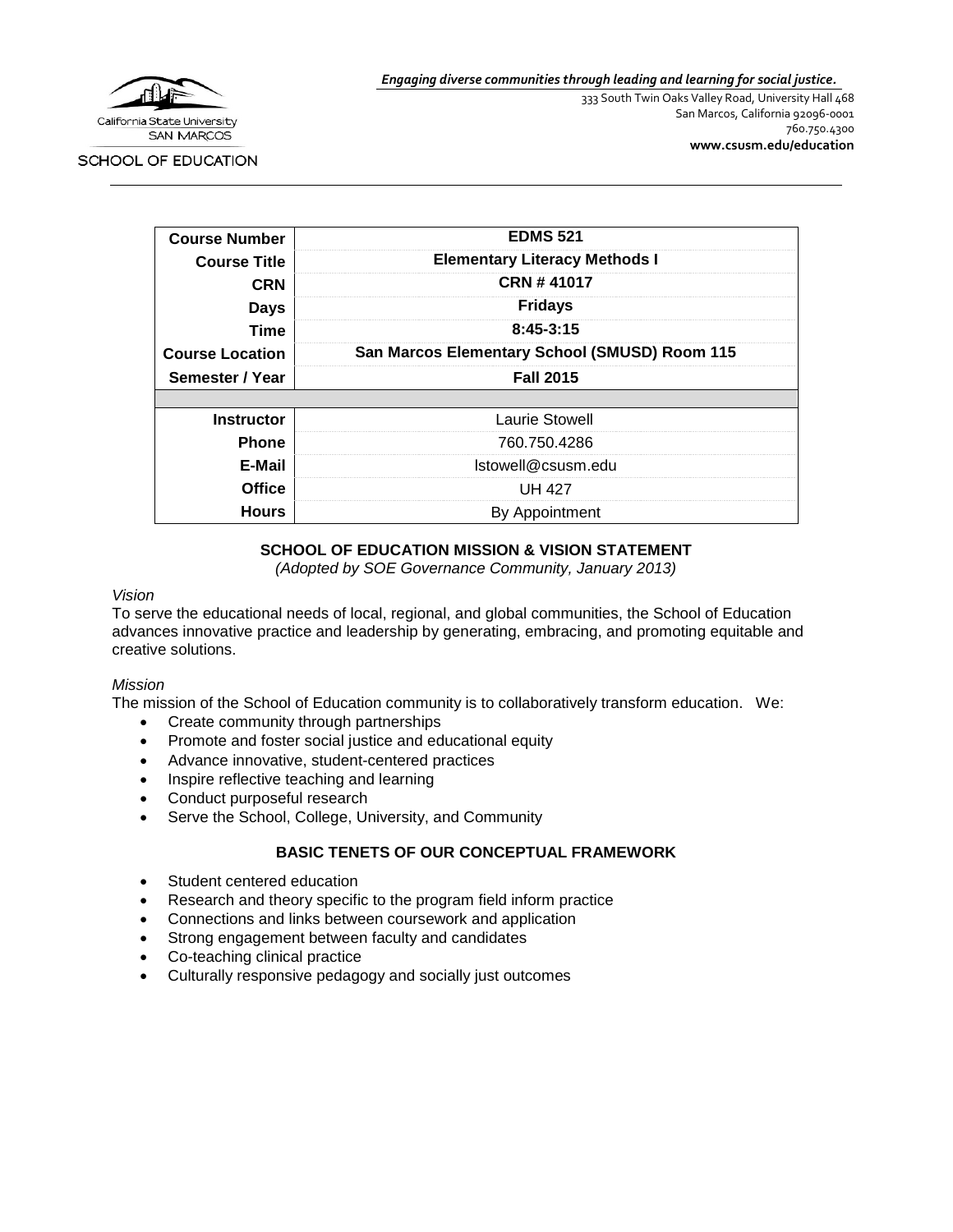# **Table of Contents**

| Students with Disabilities Requiring Reasonable Accommodations  Error! Bookmark not defined. |  |
|----------------------------------------------------------------------------------------------|--|
|                                                                                              |  |
|                                                                                              |  |
|                                                                                              |  |
|                                                                                              |  |
|                                                                                              |  |
|                                                                                              |  |
|                                                                                              |  |
|                                                                                              |  |
|                                                                                              |  |
| PRIMARY GRADE OBSERVATION (25 pts.) (Due on Cougar Courses: Oct. 5, 2015 by midnight)  9     |  |
| ANNOTATED MENU OF ASSESSMENTS (20 pts.) (Due on Cougar Courses: Oct. 18, 2015 by             |  |
|                                                                                              |  |
| READING STRATEGY LESSON PLAN (20 pts.) (Due on Cougar Courses by the morning you share       |  |
|                                                                                              |  |
|                                                                                              |  |
|                                                                                              |  |
|                                                                                              |  |
|                                                                                              |  |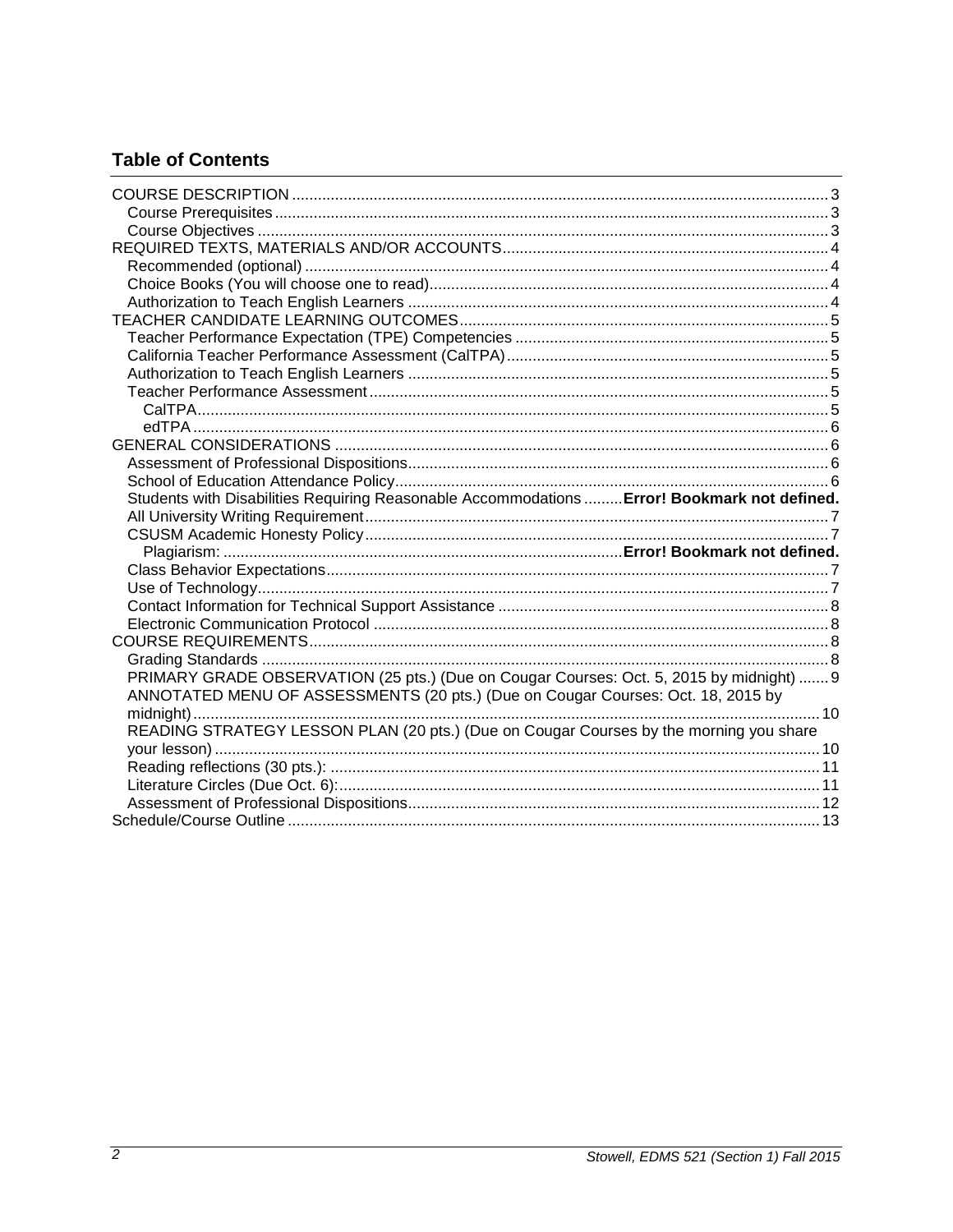### **COURSE DESCRIPTION**

<span id="page-2-0"></span>Focuses on developing a preliminary understanding of theory, methodology, and assessment of English Language Arts and second language Learning in self-contained classrooms.

The primary aim of this course is for students to develop an understanding of the theory, methodology, and assessment of English language arts and second language learning in integrated and inclusive elementary and middle school classrooms.

#### <span id="page-2-1"></span>**Course Prerequisites**

Admission to the SOE Middle Level Education Program

### <span id="page-2-2"></span>**Course Objectives**

KNOWLEDGE - Teacher candidates will:

- Gain an understanding of how a first and second language is acquired.
- Gain an understanding of the reading process and its relationship to thought, language and learning and the knowledge of reading content including: word analysis, fluency, vocabularyacademic language- and background knowledge, reading comprehension, literary response and analysis.
- Gain understanding of how to learn to read and write in first and second languages.
- Become familiar with how to "deliver a comprehensive program of systematic, explicit instruction in reading, writing, listening, and speaking aligned to the California Common Core State **Standards**
- Become familiar with "multiple monitoring measures within the three basic types of assessments to determine students' progress towards state adopted content standards."
- Become familiar with "differentiated reading instruction and interventions to meet the needs of the full range of learners (including struggling readers, students with special needs, English learners, *speakers of non-standard English, and advanced learners)* who have varied reading levels and language backgrounds."

SKILLS - Teacher candidates will:

- Become sensitive observers of children's language using behaviors.
- Demonstrate knowledge and ability to utilize multiple monitoring measures within the three basic types of assessments to determine students' progress towards state adopted content standards: entry level assessment for instructional planning, monitoring student progress, post test or summative assessment.
- Be able to analyze and interpret results [of children's reading and writing behaviors] to plan effective and differentiated instruction and interventions.
- Demonstrate knowledge of components of effective instructional delivery in reading, writing and listening and speaking.
- Develop the ability to select appropriate materials and instructional strategies to meet the individual needs of students and use "State Board of Education (SBE)-adopted core instructional materials for both instruction and intervention.
- Develop the ability to differentiate literacy instruction in order to provide Universal Access.
- Learn how to organize the classroom for teaching reading and writing to the *full range of learners (including struggling readers, students with special needs, English learners, speakers of nonstandard English, and advanced learners)* who have varied reading levels and language backgrounds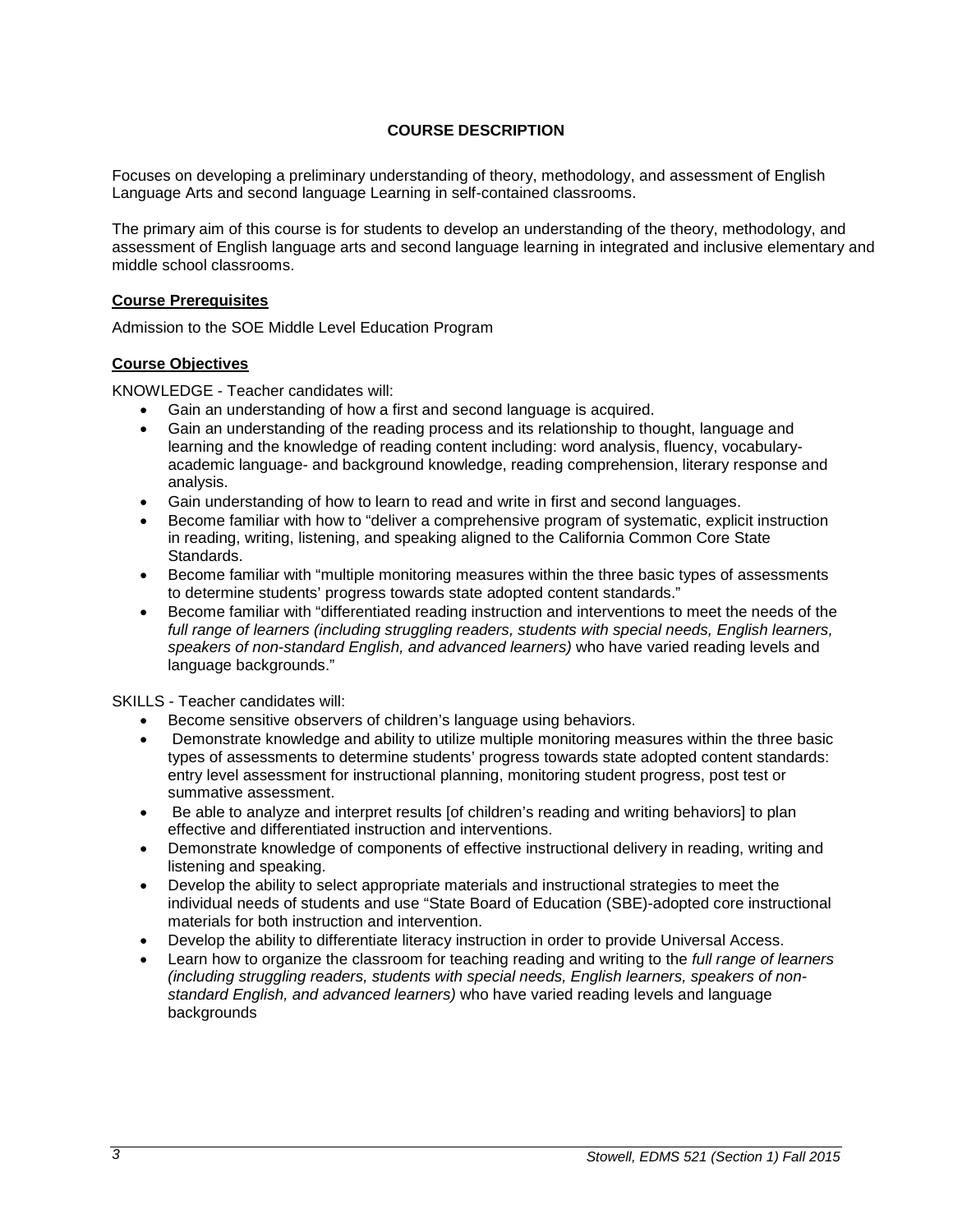ATTITUDES AND VALUES – Teacher candidates will:

- Develop an appreciation for the natural language abilities children possess for processing and producing print.
- To appreciate the need and value of integrating reading writing into all curricular areas
- Affirm the importance of a rich environment for an effective language arts program.
- Develop a sensitivity to and appreciation for culturally and linguistically diverse learners.
- Develop a sensitivity to and appreciation for the importance of reading and writing for students' own personal and professional growth.
- Develop a respect for each student, his/her abilities and background and the student's right to instruction that meets his/her individual needs.

### **REQUIRED TEXTS, MATERIALS AND/OR ACCOUNTS**

<span id="page-3-0"></span>Cunningham, P and Allington, R. (2015) *Classrooms that work, 6th edition.* NewYork: Allyn and Bacon.

Cooper, J. D., Kiger, N., & Robinson, M. (2014). *Literacy: Helping Students Construct Meaning, 9th Edition*. Upper Saddle River, NJ: Prentice Hall. ISBN: 978-1285432427 National Common Core Initiative: <http://www.corestandards.org/read-the-standards/>(view College and Career Anchor Standards here)

ELA/ELD Framework: (download the full framework approved July 2015): [https://www.mydigitalchalkboard.org/cognoti/content/file/resources/documents/4b/4b6b5574/4b6b5574ba](https://www.mydigitalchalkboard.org/cognoti/content/file/resources/documents/4b/4b6b5574/4b6b5574ba634f2a0d505cc4b0e78013ab4a7f9a/FrameworkFINAL72415.pdf) [634f2a0d505cc4b0e78013ab4a7f9a/FrameworkFINAL72415.pdf](https://www.mydigitalchalkboard.org/cognoti/content/file/resources/documents/4b/4b6b5574/4b6b5574ba634f2a0d505cc4b0e78013ab4a7f9a/FrameworkFINAL72415.pdf) ELA/ELD Framework chapter by chapter: <http://www.cde.ca.gov/ci/rl/cf/elaeldfrmwrksbeadopted.asp>

#### <span id="page-3-1"></span>**Recommended (optional)**

Cunningham, P. (2013)(6th ed.) *Phonics They Use* Allington, R. *What really matters in fluency.* Zarrillo, J. J. (2010). (3rd ed.) *Ready for RICA: A test preparation guide for California's Reading Instruction Competence Assessment.* Merrill Prentice Hall.

### <span id="page-3-2"></span>**Choice Books (You will choose one to read)**

Alexander, K. (2014) *Crossover* Alexie, S. (2008). *The absolutely true diary of a part time Indian* Fleischman, J (2004)*. Phineas Gage: A gruesome but true story about brain science* Levithan, D. (2005) *Boy meets boy* Westerfield, S (2011). *The Uglies Woodson, J. (2014) Brown Girl Dreaming*

### <span id="page-3-3"></span>**Authorization to Teach English Learners**

This credential program has been specifically designed to prepare teachers for the diversity of languages often encountered in California public school classrooms. The authorization to teach English learners is met through the infusion of content and experiences within the credential program, as well as additional coursework. Candidates successfully completing this program receive a credential with authorization to teach English learners.

*(Approved by CCTC in SB 2042 Program Standards, August 02)*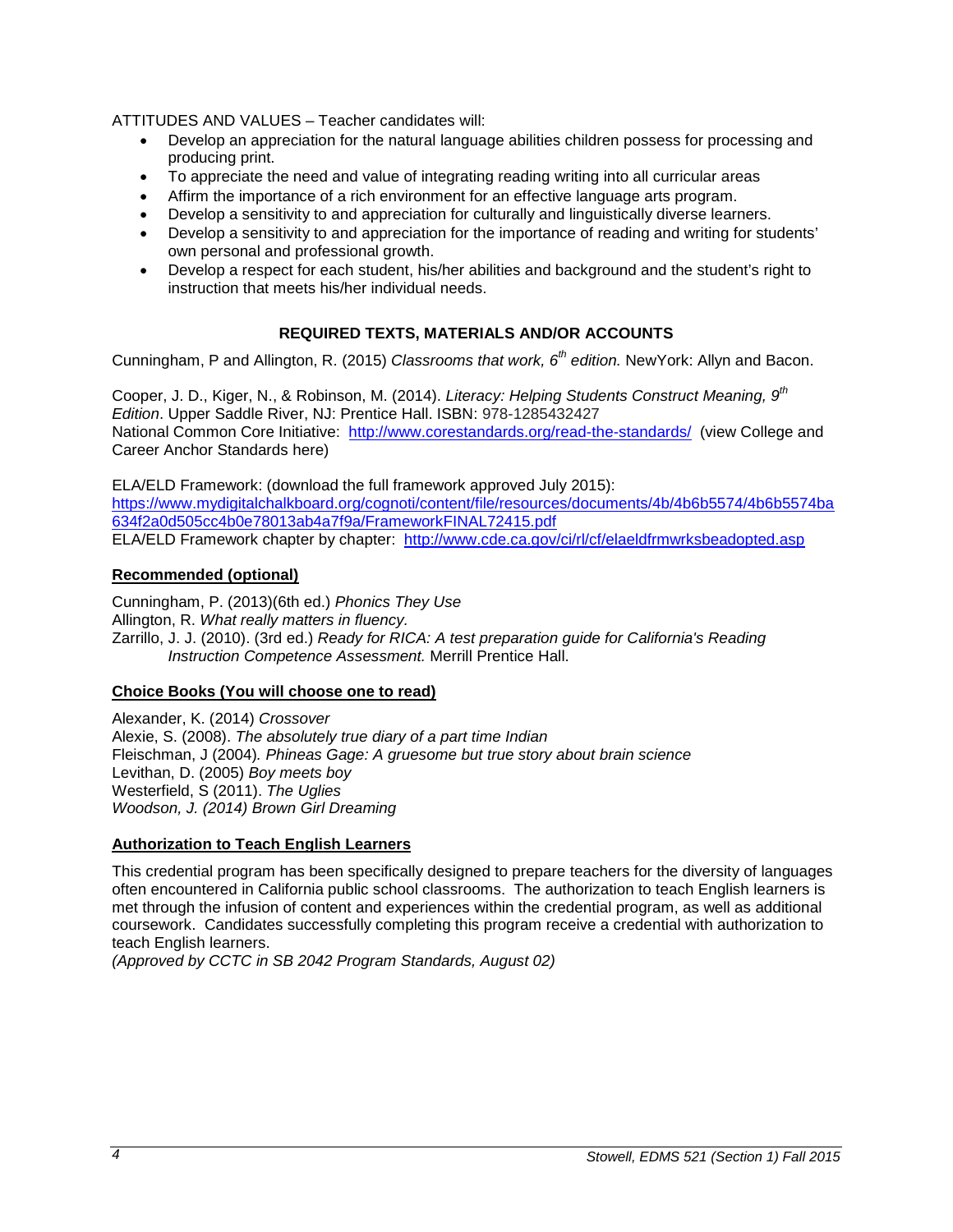### **TEACHER CANDIDATE LEARNING OUTCOMES**

### <span id="page-4-1"></span><span id="page-4-0"></span>**Teacher Performance Expectation (TPE) Competencies**

The course objectives, assignments, and assessments have been aligned with the CTC standards for the Multiple Subject Credential. This course is designed to help teachers seeking a California teaching credential to develop the skills, knowledge, and attitudes necessary to assist schools and district in implementing effective programs for all students. The successful candidate will be able to merge theory and practice in order to realize a comprehensive and extensive educational program for all students. You will be required to formally address the following TPE in this course:

TPE 1A- Subject-Specific Pedagogical Skills for Multiple Subject Teaching Assignments: Reading Language Arts.

### <span id="page-4-2"></span>**California Teacher Performance Assessment (CalTPA)**

Beginning July 1, 2008 all California credential candidates must successfully complete a state-approved system of teacher performance assessment (TPA), to be embedded in the credential program of preparation. At CSUSM this assessment system is called the CalTPA or the TPA for short.

To assist your successful completion of the TPA, a series of informational seminars are offered over the course of the program. TPA related questions and logistical concerns are to be addressed during the seminars. Your attendance to TPA seminars will greatly contribute to your success on the assessment.

Additionally, SOE classes use common pedagogical language, lesson plans (lesson designs), and unit plans (unit designs) in order to support and ensure your success on the TPA and more importantly in your credential program.

The CalTPA Candidate Handbook, TPA seminar schedule, and other TPA support materials can be found on the SOE website:<http://www.csusm.edu/education/CalTPA/ProgramMaterialsTPA.html>

#### <span id="page-4-3"></span>**Authorization to Teach English Learners**

This credential program has been specifically designed to prepare teachers for the diversity of languages often encountered in California public school classrooms. The authorization to teach English learners is met through the infusion of content and experiences within the credential program, as well as additional coursework. Candidates successfully completing this program receive a credential with authorization to teach English learners. *(Approved by CCTC in SB 2042 Program Standards, August 02)*

#### <span id="page-4-4"></span>**Teacher Performance Assessment**

Beginning July 1, 2008 all California credential candidates must successfully complete a state-approved Teacher Performance Assessment (TPA), as part of the credential program of preparation. During the 2015-16 academic year the CSUSM credential programs will use either the CalTPA (California Teacher Performance Assessment) or the edTPA (Educative Teacher Performance Assessment).

<span id="page-4-5"></span>Check with your program coordinator to determine which assessment is used for your credential program.

### **CalTPA**

To assist with your successful completion of the CalTPA, a series of informational seminars are offered over the course of the program. TPA related questions and logistical concerns are to be addressed during the seminars. Your attendance to TPA seminars will greatly contribute to your success on the assessment. The CalTPA Candidate Handbook, TPA seminar schedule, and other TPA support materials may be found on the SOE website: <http://www.csusm.edu/education/CalTPA/ProgramMaterialsTPA.html>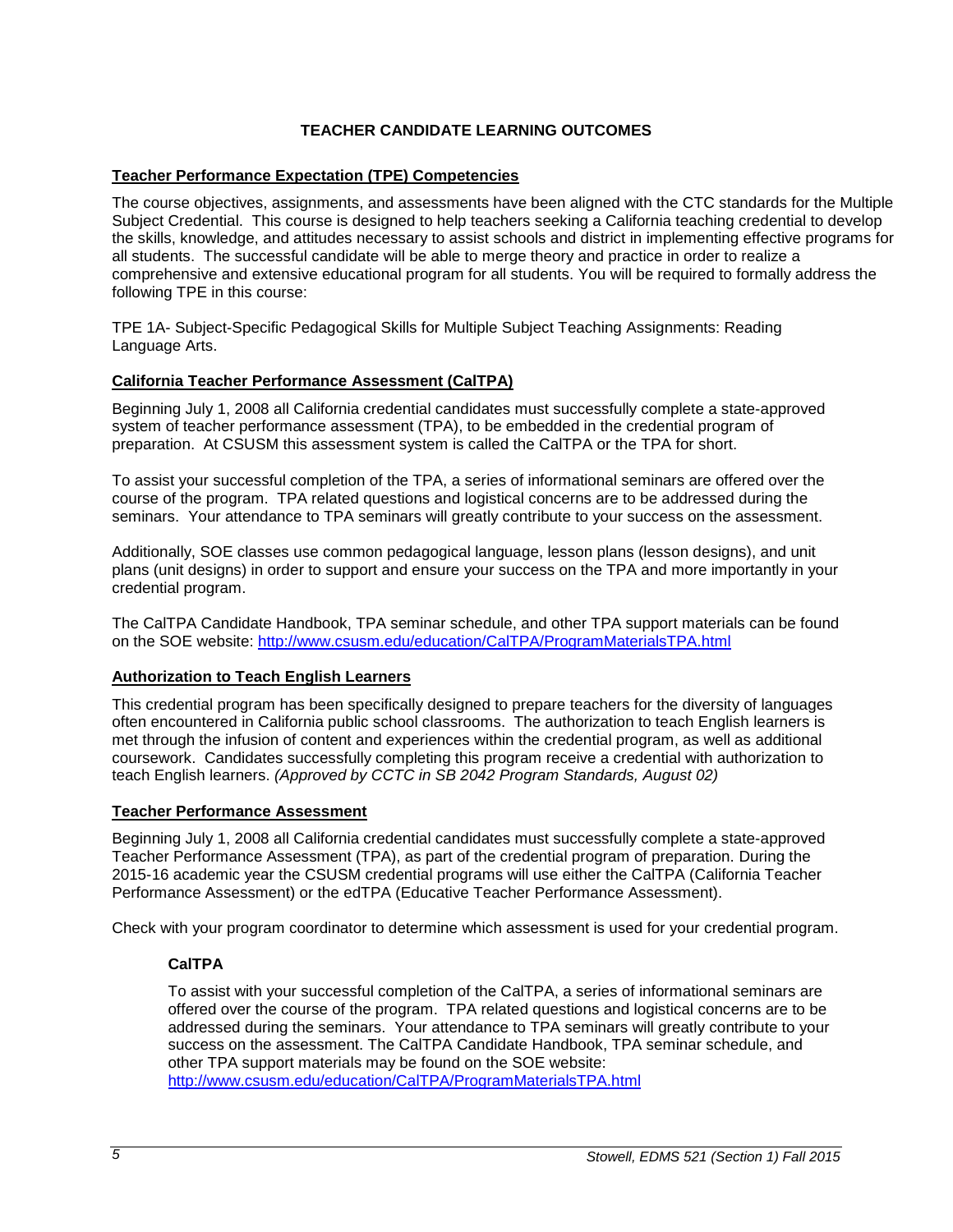### <span id="page-5-0"></span>**edTPA**

Beginning in fall 2015, for newly entering initial candidates, the CSUSM assessment system is the edTPA. To assist with your successful completion of the edTPA, a capstone class is part of your curriculum. In this class edTPA related questions and logistical concerns are addressed. Additional support materials are available on the edTPA website: [http://www.edtpa.com/PageView.aspx?f=GEN\\_Candidates.html](http://www.edtpa.com/PageView.aspx?f=GEN_Candidates.html)

Additionally, to support your success in your credential program and with TPA, SOE classes use common pedagogical language, lesson plans (lesson designs), and unit plans (unit designs).

### **GENERAL CONSIDERATIONS**

### <span id="page-5-1"></span>**This syllabus is subject to change.**

### <span id="page-5-2"></span>**Assessment of Professional Dispositions**

Assessing a candidate's dispositions within a professional preparation program is recognition that teaching and working with learners of all ages requires not only specific content knowledge and pedagogical skills, but positive attitudes about multiple dimensions of the profession. The School of Education has identified six dispositions – social justice and equity, collaboration, critical thinking, professional ethics, reflective teaching and learning, and life-long learning—and developed an assessment rubric. For each dispositional element, there are three levels of performance - *unacceptable*, *initial target*, and *advanced target*. The description and rubric for the three levels of performance offer measurable behaviors and examples.

The assessment is designed to provide candidates with ongoing feedback for their growth in professional dispositions and includes a self-assessment by the candidate. The dispositions and rubric are presented, explained and assessed in one or more designated courses in each program as well as in clinical practice. Based upon assessment feedback candidates will compose a reflection that becomes part of the candidate's Teaching Performance Expectation portfolio. Candidates are expected to meet the level of *initial target* during the program.

### <span id="page-5-3"></span>**School of Education Attendance Policy**

Due to the dynamic and interactive nature of courses in the School of Education, all candidates are expected to attend all classes and participate actively. At a minimum, candidates must attend more than 80% of class time, or s/he may not receive a passing grade for the course at the discretion of the instructor. Individual instructors may adopt more stringent attendance requirements. Should the candidate have extenuating circumstances, s/he should contact the instructor as soon as possible. *(Adopted by the COE Governance Community, December, 1997).*

*For this course: Students missing two class sessions will see their grades reduced by one full grade. Students missing three or more class sessions will see their grades reduced by two full grades. Leaving early or arriving late by more than 15 minutes constitutes one absence. Illness and emergencies are considered on a case-by-case basis; however, notification of an absence does not constitute an excuse.* 

#### **Students with Disabilities Requiring Reasonable Accommodations**

Students with disabilities who require reasonable accommodations must be approved for services by providing appropriate and recent documentation to the Office of Disabled Student Services (DSS). This office is located in Craven Hall 4300, and can be contacted by phone at (760) 750-4905, or TTY (760) 750-4909. Students authorized by DSS to receive reasonable accommodations should meet with their instructor during office hours or, in order to ensure confidentiality, in a more private setting.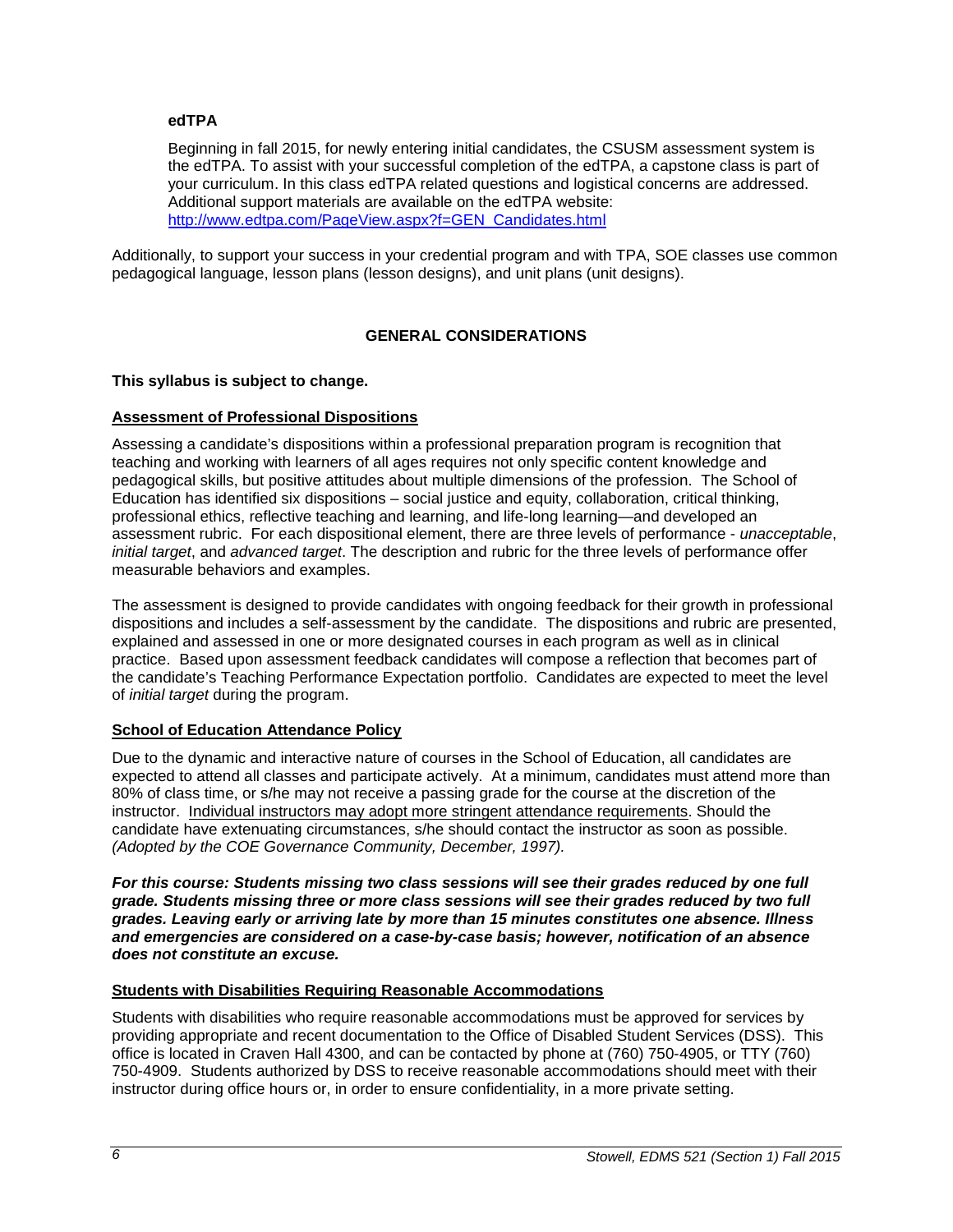### <span id="page-6-0"></span>**All University Writing Requirement**

Every course at the university, including this one, must have a writing requirement of at least 2500 words. Writing requirements for this class will be met through the signature assignments as described below.

### <span id="page-6-1"></span>**CSUSM Academic Honesty Policy**

Students will be expected to adhere to standards of academic honesty and integrity, as outlined in the Student Academic Honesty Policy. All assignments must be original work, clear and error-free. All ideas/material that are borrowed from other sources must have appropriate references to the original sources. Any quoted material should give credit to the source and be punctuated accordingly.

Academic Honesty and Integrity: Students are responsible for honest completion and representation of their work. Your course catalog details the ethical standards and penalties for infractions. There will be zero tolerance for infractions. If you believe there has been an infraction by someone in the class, please bring it to the instructor's attention. The instructor reserves the right to discipline any student for academic dishonesty, in accordance with the general rules and regulations of the university. Disciplinary action may include the lowering of grades and/or the assignment of a failing grade for an exam, assignment, or the class as a whole.

Incidents of Academic Dishonesty will be reported to the Dean of Students. Sanctions at the University level may include suspension or expulsion from the University.

Refer to the full Academic Honesty Policy at: [http://www.csusm.edu/policies/active/documents/Academic\\_Honesty\\_Policy.html](http://www.csusm.edu/policies/active/documents/Academic_Honesty_Policy.html)

#### **Plagiarism**

As an educator, it is expected that each candidate (course participant) will do his/her own work, and contribute equally to group projects and processes. Plagiarism or cheating is unacceptable under any circumstances. If you are in doubt about whether your work is paraphrased or plagiarized see the Plagiarism Prevention for Students website [http://library.csusm.edu/plagiarism/index.html.](http://library.csusm.edu/plagiarism/index.html) If there are questions about academic honesty, please consult the University catalog.

### **Credit Hour Policy**

Students are expected to spend a minimum of two hours outside of the classroom each week for each unit of credit engaged in learning.

### <span id="page-6-2"></span>**Class Behavior Expectations**

Students in this class are expected to follow these basic principles:

- Demonstrate respect for oneself and for others.
- Treat others with dignity and behave in a way which promotes a physically and psychologically safe, secure, and supportive climate.
- Allow all community members to engage as full and active participants where the free flow of ideas is encouraged and affirmed.

### <span id="page-6-3"></span>**Use of Technology**

Candidates are expected to demonstrate competency in the use of various forms of technology (i.e. word processing, electronic mail, Moodle, use of the Internet, and/or multimedia presentations). Specific requirements for course assignments with regard to technology are at the discretion of the instructor. Keep a digital copy of all assignments for use in your teaching portfolio. All assignments will be submitted online, and some will be submitted in hard copy as well. Details will be given in class.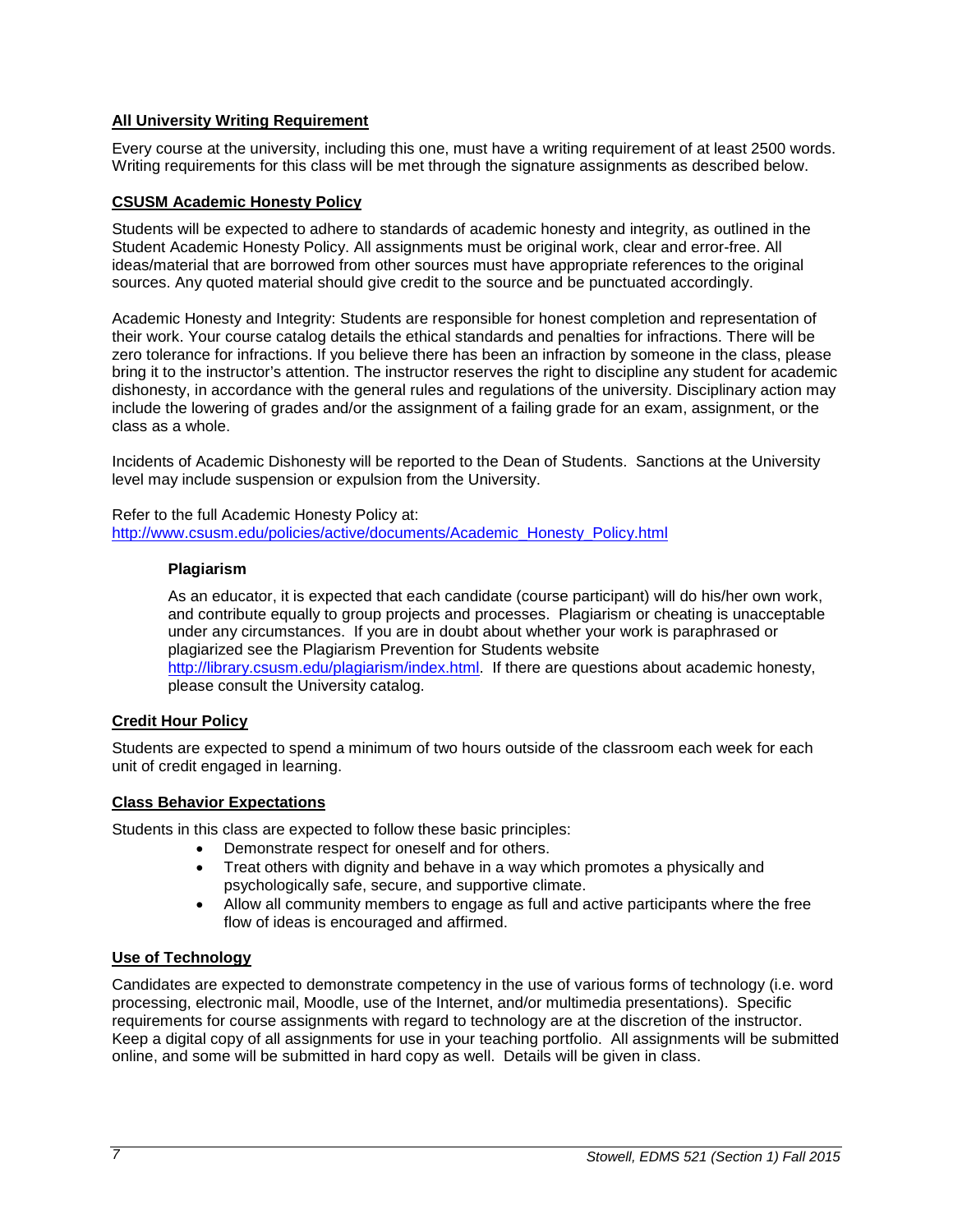Assume that technology will fail at some point. Do not assume that everything will go smoothly when it comes to computers. Plan ahead. Do not leave completion/submission of assignments/projects for the last possible moment.

### <span id="page-7-0"></span>**Contact Information for Technical Support Assistance**

<span id="page-7-1"></span>If you need any technical support, contact IITS Student Help Desk: [http://www.csusm.edu/sth/.](http://www.csusm.edu/sth/)

#### **Electronic Communication Protocol**

Electronic correspondence is a part of your professional interactions. If you need to contact the instructor, e-mail is often the easiest way to do so. It is my intention to respond to all received e-mails in a timely manner. Please be reminded that e-mail and on-line discussions are a very specific form of communication, with their own nuances and etiquette. For instance, electronic messages sent in all upper case (or lower case) letters, major typos, or slang, often communicate more than the sender originally intended. With that said, please be mindful of all e-mail and on-line discussion messages you send to your colleagues, to faculty members in the School of Education, or to persons within the greater educational community. All electronic messages should be crafted with professionalism and care. Things to consider:

- Would I say in person what this electronic message specifically says?
- How could this message be misconstrued?
- Does this message represent my highest self?
- Am I sending this electronic message to avoid a face-to-face conversation?

In addition, if there is ever a concern with an electronic message sent to you, please talk with the author in person in order to correct any confusion.

### **COURSE REQUIREMENTS**

<span id="page-7-2"></span>Assignments are to be turned in on the due date, no exceptions. Hand-written work is not accepted. Assignments should use size 12 font and be double-spaced. Proofread and edit word-processed assignments prior to submission to ensure the text is error-free (grammar, spelling), and ideas are logically and concisely presented. All citations, where appropriate, should use American Psychological Association (APA) format.

| <b>Assignment</b>                                                | <b>Points</b><br><b>Possible</b> |
|------------------------------------------------------------------|----------------------------------|
| Primary Grade Observation (Oct. 5, 2015)                         | 25                               |
| Literacy Lesson Plan (sign up)<br><b>Focus: Reading Strategy</b> | 20                               |
| Investigating Literacy Assessments (Oct. 18, 2015)               | 20                               |
| Reading Responses                                                | 30                               |
| Lit Circle Role sheet                                            | 5                                |
| <b>Total Points</b>                                              |                                  |

### <span id="page-7-3"></span>**Grading Standards**

| m  | 93-100 | А- | 90-92 |    |       |
|----|--------|----|-------|----|-------|
| B+ | 87-89  | в  | 83-86 | в- | 80-82 |
| C+ | 77-79  | C  | 73-76 | C- | 70-72 |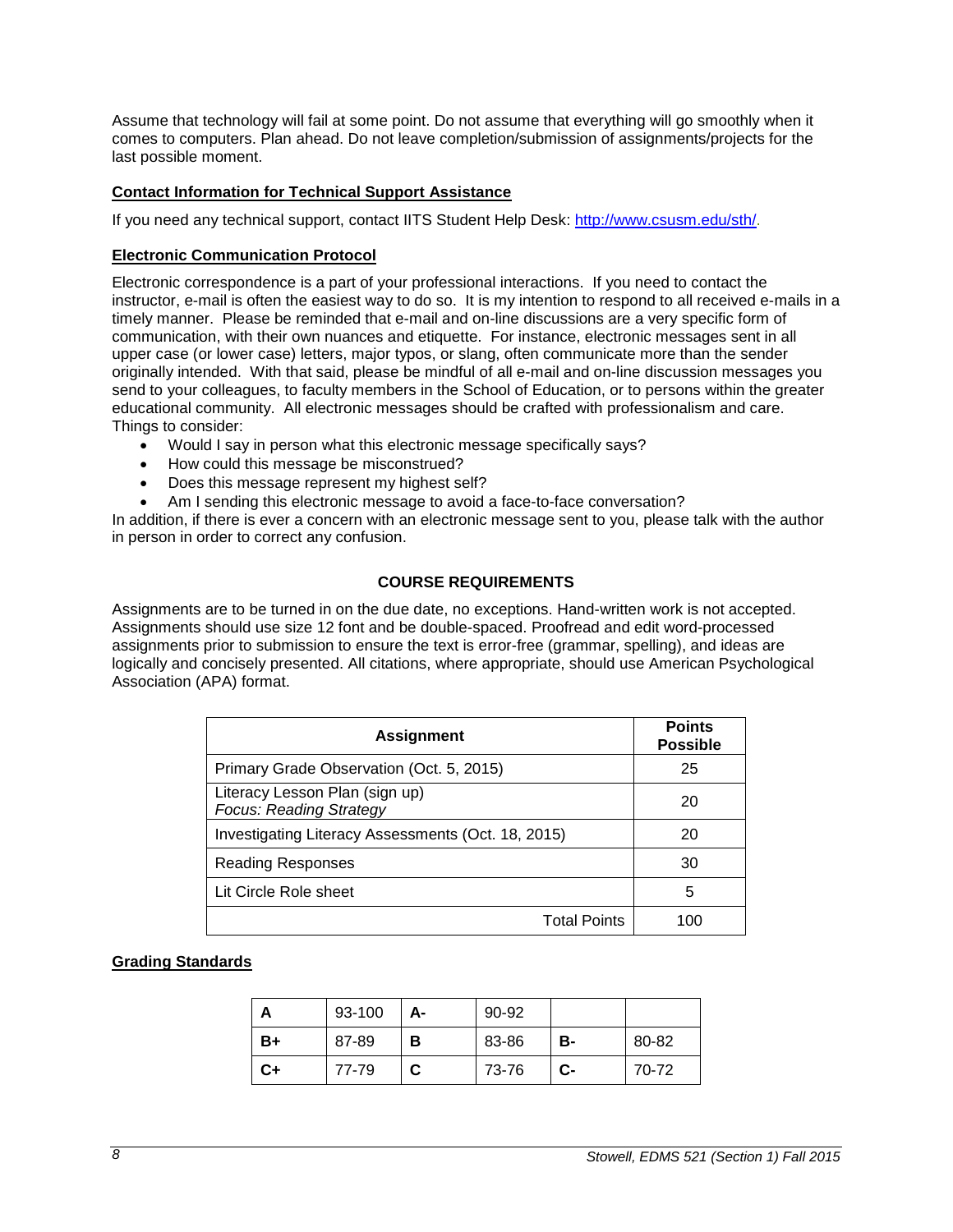In both the Literacy courses (EDMI 521 and EDMI 522), you will study topics in literacy instruction related to RICA domains.

| <b>RICA DOMAINS COVERED</b>                                  |  |  |
|--------------------------------------------------------------|--|--|
| Embedded in each area: Assessment, Universal                 |  |  |
| Access/Differentiated Instruction, Oral Language and Writing |  |  |
| Domain 1: Planning Reading Instruction based on Assessment   |  |  |
| Domain 2: Word Analysis                                      |  |  |
| Domain 3: Fluency                                            |  |  |
| Domain 4: Vocabulary, Academic Language, and Background      |  |  |
| Knowledge                                                    |  |  |
| Domain 5: Comprehension                                      |  |  |

### <span id="page-8-0"></span>**PRIMARY GRADE OBSERVATION (25 pts.) (Due on Cougar Courses: Oct. 5, 2015 by midnight)**

You will spend one morning (2 to 2  $\frac{1}{2}$  hours) in a kindergarten or first grade classroom of your choice to observe beginning literacy instruction including as many of the following as possible:

- Phonemic Awareness
- Concepts About Print
- Phonics Instruction
- Spelling Instruction
- Reading Comprehension-Narrative
- Supporting Reading through Oral and Written Language Development
- Vocabulary Development
- Writing

Then reflect upon what you saw, how it connected (or did not connect) to the theories you are learning this semester, and why the teacher made the pedagogical decisions that he/she did. Try to answer the following questions in your reflection:

- 1. How was the room organized, the physical layout?
- 2. Was there a classroom library? Was it organized in any particular way?
- 3. What opportunities did students have for independent reading? Did they choose what they read?
- 4. Did the teacher work in small groups? How were the groups organized? How were students placed in groups?
- 5. How did the teacher differentiate instruction? How did she meet the needs of all the students?
- 6. What was the rest of the class doing when the teacher worked in small groups?
- 7. What literacy concepts (see list above) did you observe?
- 8. What took place what was the nature of the instruction?
- 9. Did the teacher read aloud? What? For how long?
- 10. How much time was spent on reading instruction?
- 11. Was it a literacy rich environment? How so?
- 12. Was there evidence of student work in the room? What kind?
- 13. Did you see any kind of reading assessment? What was it? What was being assessed?
- 14. What else did you notice about early reading instruction?

Your final reflection will be a narrative about what you saw and your analysis of those observations. Please include the setting (small group, large group, one-on-one), what the teacher and the students did and what accommodations were made for students with special needs, or English language learners.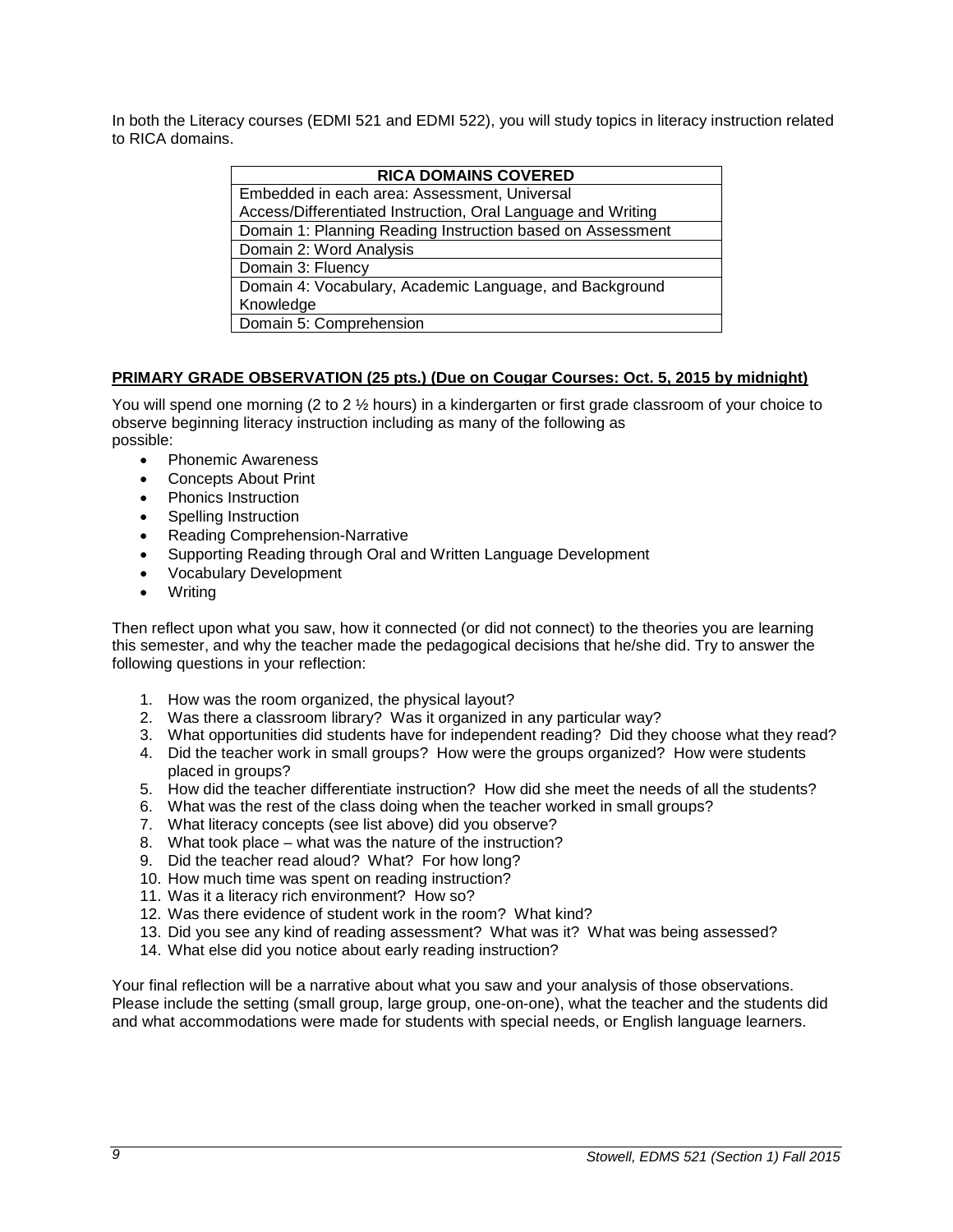### <span id="page-9-0"></span>**ANNOTATED MENU OF ASSESSMENTS (20 pts.) (Due on Cougar Courses: Oct. 18, 2015 by midnight)**

This is designed to familiarize you with a variety of assessment tools and evidence of student learning. You will describe the process and purpose of various assessment tools, including entry-level, progressmonitoring, and summative. Complete the Menu Section and then choose two assessment tools from your menu and describe how the information from that assessment would or could inform your instruction. What would you do with the assessment information you have gathered about your student(s). You may use an example you have observed or create a scenario in which an assessment might help you understand what a student, a small group or a whole class knows and how that will inform your teaching.

For Menu Section, complete a descriptive list of 10 different assessments. Be complete in your descriptions.

| <b>MENU SECTION</b>                     |                                                   |                                                      |                                                            |                                                        |
|-----------------------------------------|---------------------------------------------------|------------------------------------------------------|------------------------------------------------------------|--------------------------------------------------------|
| Write the<br>name of the<br>assessment. | Is it entry-level,<br>progress-<br>monitoring, or | <b>Describe the</b><br>purpose of the<br>assessment. | Describe what the<br>assessor does and<br>what the student | <b>Describe the kinds</b><br>of data the<br>assessment |
|                                         | summative?                                        |                                                      | does.                                                      | creates.                                               |
| 1.                                      |                                                   |                                                      |                                                            |                                                        |
| 2.                                      |                                                   |                                                      |                                                            |                                                        |
| 3.                                      |                                                   |                                                      |                                                            |                                                        |
| 4.                                      |                                                   |                                                      |                                                            |                                                        |
| 5.                                      |                                                   |                                                      |                                                            |                                                        |
| 6.                                      |                                                   |                                                      |                                                            |                                                        |
| 7.                                      |                                                   |                                                      |                                                            |                                                        |
| 8.                                      |                                                   |                                                      |                                                            |                                                        |
| 9.                                      |                                                   |                                                      |                                                            |                                                        |
| 10.                                     |                                                   |                                                      |                                                            |                                                        |

### <span id="page-9-1"></span>**READING STRATEGY LESSON PLAN (20 pts.) (Due on Cougar Courses by the morning you share your lesson)**

Follow the lesson plan format posted in the Moodle the day you present your lesson. Design a lesson where you teach a **reading comprehension strategy** to any grade level. It can be small group or whole group instruction just make sure that you are explicitly teaching the students one aspect of becoming a proficient reader. This lesson MUST explicitly teach a reading comprehension strategy, and the focus in 522 will be writing strategies. Examples of reading comprehension strategies are:

Make predictions and the matter of the Make inferences Form hypothesis **Summarize what you read** Summarize what you read Support the hypotheses you make Recognize the main idea of a story Monitor how well you comprehend while you read Identify patterns in a text

Form mental pictures while you read Sound out a word you don't know Ask questions of yourself while you read **Organize information while you read.**<br>Use context clues to figure out words you don't know Choose books you can read Use context clues to figure out words you don't know Relate what you are reading to what you already know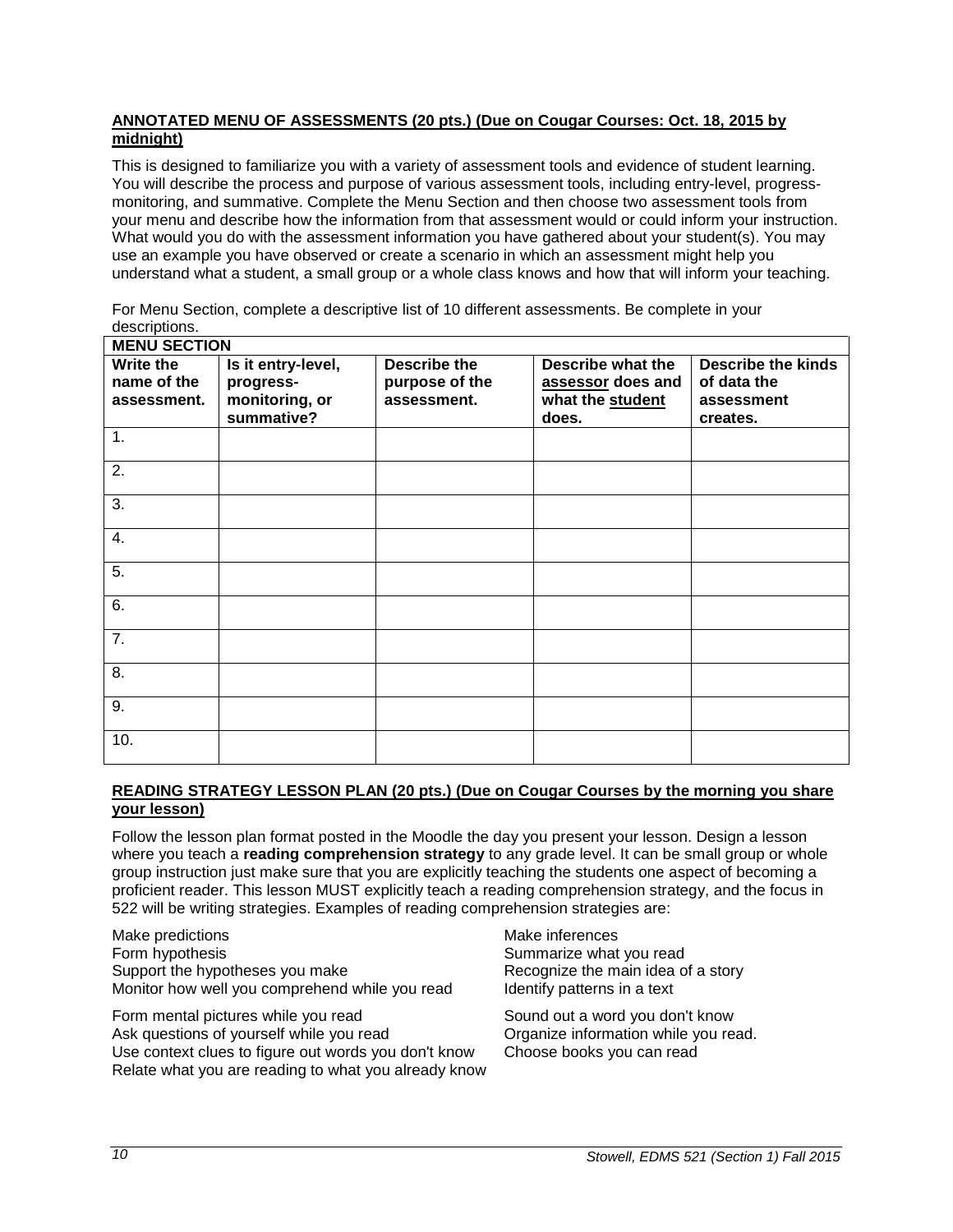**Recommended sites for literacy lessons (**in no particular order): There are many websites with lesson plans. The following are some of my favorites. You don't have to use these. I'm just trying to save you some time. There are many more out there, just be aware of who sponsors the site and what the sponsor might be trying to sell you or what their philosophical orientation might be.

- 1. **Readwritethink**: Co-sponsored by NCTE and IRA the two premier literacy professional organizations: http://www.readwritethink.org/
- 2. **Teaching that makes sense**: [www.ttms.org](http://www.ttms.org/)
- 3. **Achieve the Core**: [http://achievethecore.org](http://achievethecore.org/)
- 4. **Teaching Channel**: https://www.teachingchannel.org/videos?categories=topics\_common-core
- 5. **Scholastic**:<http://www2.scholastic.com/browse/home.jsp>
- 6. **Edutopia**: [http://www.edutopia.org](http://www.edutopia.org/) Use "Browse Topics" bar at the top and you can browse by topic or grade level
- 7. **Kathy Schrock's Guide to Everything**: Educator who vetted and compiled an impressive list of resources for teachers. She was one of the first to post a website of resources for educators on the web: http://www.schrockguide.net
- 8. **National Council of Teachers of English**: [www.ncte.org.](http://www.ncte.org/) While you are there join the Ning: http://ncte2008.ning.com/
- 9. **International Literacy Association**: http://www.reading.org/
- 10. **Reading Quest:** A great site full of comprehension strategies for all content areas: **<http://www.readingquest.org/strat/>**
- 11. **Comprehension Strategies:** http://www.busyteacherscafe.com/literacy/comprehension\_strategies.html
- 12. **Web English Teacher:** <http://webenglishteacher.com/>
- 13. **English Companion:** http://www.englishcompanion.com/ Materials by Jim Burke, high school teacher and author of many excellent books. Go to "classroom resources" on top bar.

*Important*: Your lesson must address the needs of mainstream students, as well as make provisions for second language learners, students presenting difficulty, and accelerated students. How are you going to work with students who are having difficulty? How will you scaffold second language learners' learning during the lesson? How will your lesson provide enrichment for accelerated students? Will you meet with students individually or in a small group while other students work independently? Us the lesson template posted in Cougar Courses

### <span id="page-10-0"></span>**Reading reflections (30 pts.):**

It is expected that everyone will understand all the readings and will come to class prepared to discuss them. Write at least 3 comments or questions from the readings for that session. **Do not summarize**. Please give thoughtful reactions, responses, and reflections. If the readings are from more than one book, try to comment on more than one book. We will use these as the basis of our discussion at the beginning of some classes. These should be posted in Cougar Courses **before** each session and they should show that you have done the reading. Do NOT do reading reflections for the adolescent novels. **You have 2 free passes!**

### <span id="page-10-1"></span>**Literature Circles (Due Oct. 6):**

We will read the books before our class session (see schedule and look for literature circles), engage in discussion and brainstorm teaching and learning activities that could be implemented in reading/language arts classrooms. You will meet before reading the books and choose the role you will prepare for when discussing the book. You can download and print your role here:

[http://www.ipadlitcircles.com/uploads/1/0/6/6/10664962/lit\\_circles.role\\_sheets.pdf](http://www.ipadlitcircles.com/uploads/1/0/6/6/10664962/lit_circles.role_sheets.pdf) or I can provide paper copies. The multicultural books are chosen to represent various genres, multiple perspectives and characters from a variety of backgrounds.

### **No final exam.**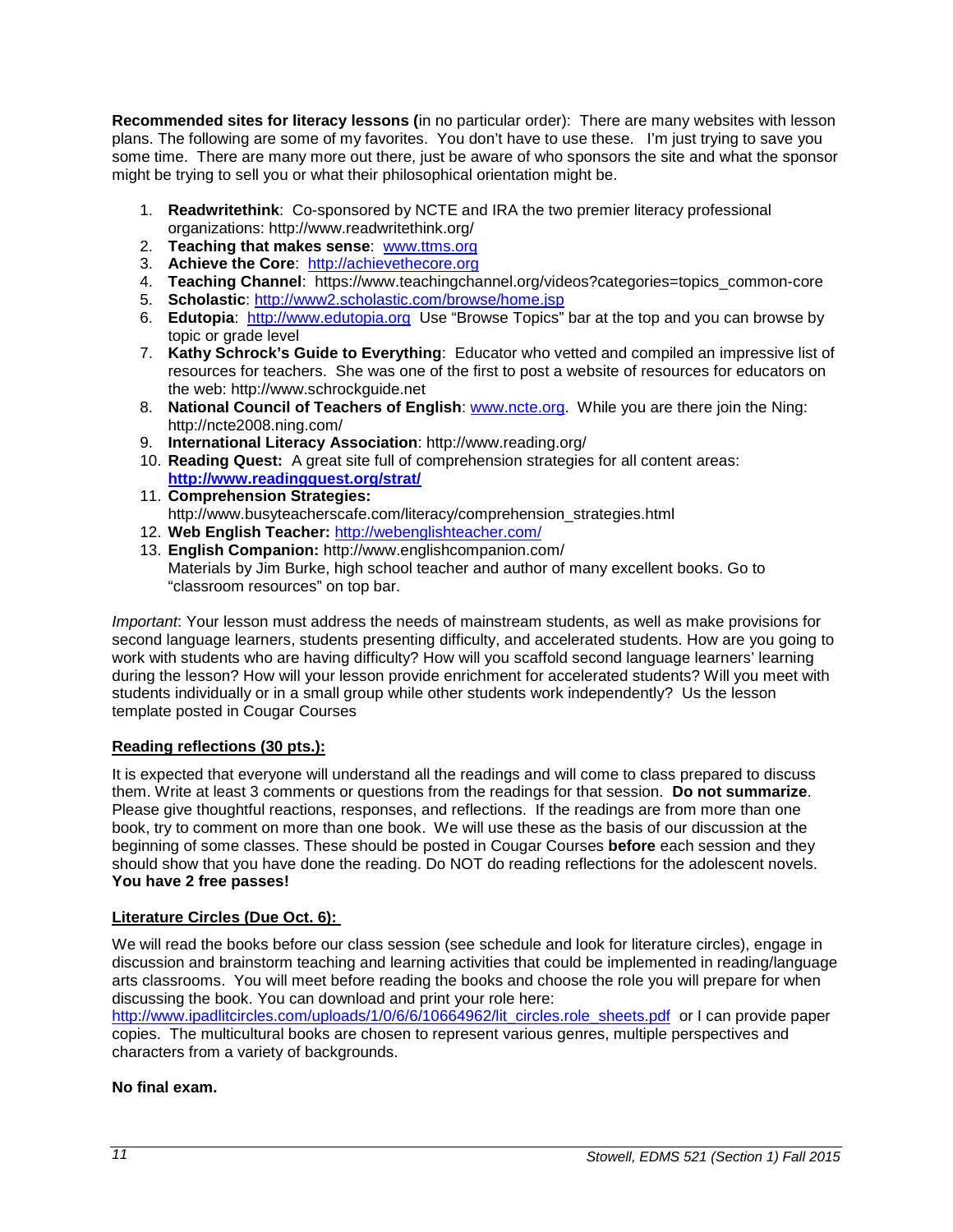### <span id="page-11-0"></span>**Assessment of Professional Dispositions**

Assessing a candidate's dispositions within a professional preparation program is recognition that teaching and working with learners of all ages requires not only specific content knowledge and pedagogical skills, but positive attitudes about multiple dimensions of the profession. The School of Education has identified six dispositions – social justice and equity, collaboration, critical thinking, professional ethics, reflective teaching and learning, and life-long learning—and developed an assessment rubric. For each dispositional element, there are three levels of performance - *unacceptable*, *initial target*, and *advanced target*. The description and rubric for the three levels of performance offer measurable behaviors and examples.

The assessment is designed to provide candidates with ongoing feedback for their growth in professional dispositions and includes a self-assessment by the candidate. The dispositions and rubric are presented, explained and assessed in one or more designated courses in each program as well as in clinical practice. Based upon assessment feedback candidates will compose a reflection that becomes part of the candidate's Teaching Performance Expectation portfolio. Candidates are expected to meet the level of *initial target* during the program.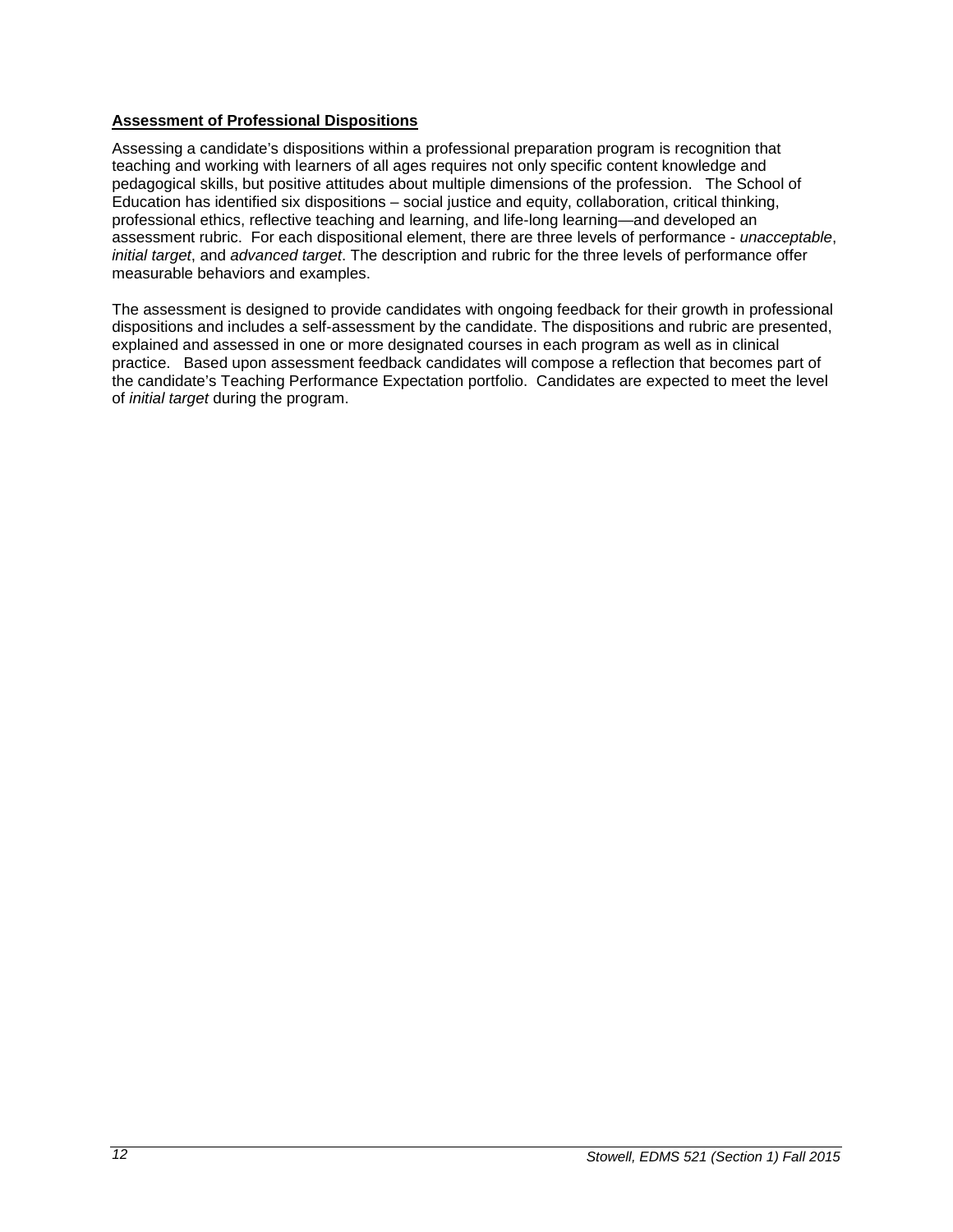## **SCHEDULE/COURSE OUTLINE**

<span id="page-12-0"></span>

| <b>Date</b> | <b>Topic</b>                                              | <b>Readings/Assignments</b>                                      |
|-------------|-----------------------------------------------------------|------------------------------------------------------------------|
| Sept. 4     | Overview of course                                        |                                                                  |
| am          | <b>Building community</b>                                 |                                                                  |
| Sept.4      | Safe for all                                              | "Why address gay issues with children" (Moodle)                  |
| pm          | <b>Building community</b>                                 | View "It's elementary" videos in moodle                          |
|             |                                                           | Building Community chapter by L. Stowell (link in Moodle)        |
| Sept. 11    | What is language?                                         | Johnston, P. G. Ivey & A. Faulkner, "Talking in class:           |
| am          | What is literacy?<br>1 <sup>st</sup> language acquisition | Remembering what is important about classroom talk".<br>(moodle) |
|             |                                                           | Harste, J. "What do we mean by literacy now?" (moodle)           |
|             |                                                           | Cooper, et al chapt. 1                                           |
| Sept. 11    | <b>Emergent literacy</b>                                  | "Learning to read and write: Developmentally appropriate         |
| pm          |                                                           | practices for young children" (Moodle)                           |
|             |                                                           | Cunningham & Allington ch. 1                                     |
| Sept. 18    | <b>Emergent literacy</b>                                  | Cooper, et al chapt. 5                                           |
| am          | Phonemic awareness                                        | Guillaume (Moodle)                                               |
|             | Concepts of print                                         | Optional:                                                        |
|             |                                                           | Cunningham chpts. 2, 3, 4                                        |
| Sept. 18    | Early reading                                             | Cooper et al, chpt. 3                                            |
| pm          | Structure of English                                      | Duffy & Hoffman: "In pursuit of an illusion" (moodle)            |
| Sept. 25    | Language<br><b>Guided Reading</b>                         | Cunningham & Allington ch. 1, 2                                  |
| am          | Shared reading                                            | Cooper, et al chapt. 2                                           |
|             | Reading in CA Common                                      | Optional:                                                        |
|             | <b>Core Standards</b>                                     | Cunningham, chpt. 5                                              |
|             |                                                           | http://www.cde.ca.gov/ci/rl/cf/elaeldfrmwrksbeadopted.asp        |
| Sept. 25    | Phonics                                                   | Cunningham & Allington ch. 4, 5                                  |
| pm          | Fluency                                                   | Trachtenberg, (Moodle)                                           |
|             |                                                           | Applegate, et al:"She's my best reader: She just can't           |
|             |                                                           | comprehend" (Moodle)                                             |
|             |                                                           | Optional:                                                        |
|             |                                                           | Cunningham chpts. 6, 7, 8, 14, 15                                |
|             |                                                           | Bring Phonics they use to class (if you have it)                 |
|             |                                                           |                                                                  |
| Oct. 2      | Assessment                                                | Cooper, et al chapt. 11                                          |
| am          | Using assessment to plan                                  | Cunningham & Allington chpt. 11                                  |
|             | instruction                                               |                                                                  |
|             |                                                           | Optional:<br>Cunningham chpt. 13                                 |
|             |                                                           |                                                                  |
|             |                                                           |                                                                  |
|             |                                                           |                                                                  |
| Oct. 2      | Comprehension                                             | Cooper, et al chapt. 4 chapt. 7                                  |
| pm          | Response                                                  | Cunningham & Allington ch. 7                                     |
|             |                                                           | Cervetti, G., P.D. Pearson, "Reading, writing, thinking like a   |
|             |                                                           | scientist" (moodle)                                              |
|             |                                                           |                                                                  |
|             |                                                           | Optional:                                                        |
|             |                                                           | Cunningham chpt. 11                                              |